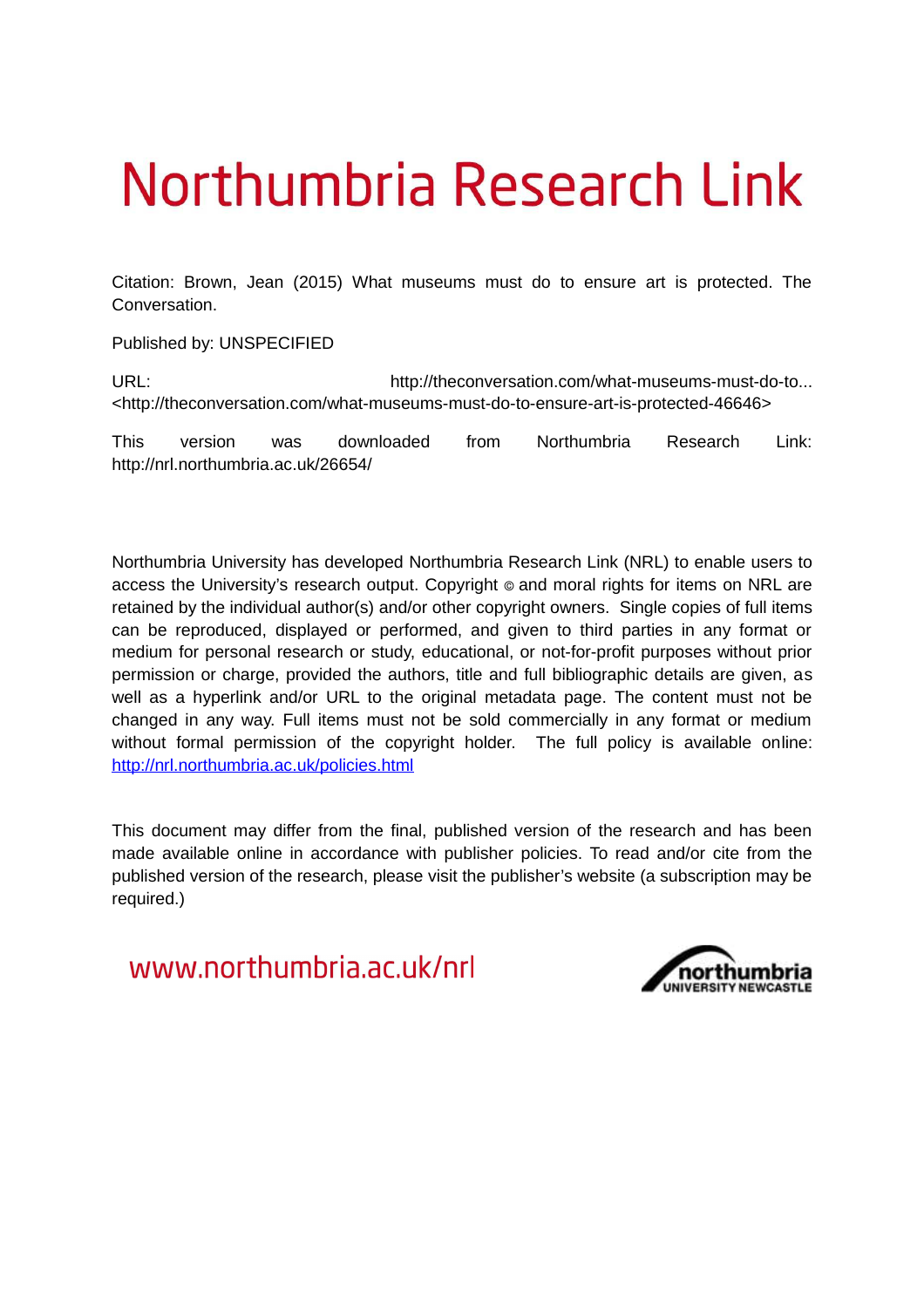## **THE CONVERSATION**



## What museums must do to ensure art is protected

September 1, 2015 6.38am BST

[Paul Hagon,](https://www.flickr.com/photos/paulhagon/7587747136) [CC BY](http://creativecommons.org/licenses/by/4.0/)

#### [Jean Brown](http://theconversation.com/profiles/jean-brown-186550)

.

Teaching Fellow, , Northumbria University, Newcastle

A young Taiwanese boy [caused extensive damage](http://www.bbc.co.uk/newsround/34051355) to a valuable 17th century painting by [Paolo Porpora](http://www.wga.hu/frames-e.html?/bio/p/porpora/biograph.html) after he accidentally tripped and put his hand through it while trying to break his fall.

The incident highlights an ongoing challenge faced by museums and galleries – keeping works of art accessible to the public, and protecting them at the same time. Curators and conservators are only too well aware of the risks, which can be deliberate, incidental or, as in this case, accidental. So what can we learn from this and what could be done differently?

Deliberate damage is probably the most difficult to manage, as was the case with the Leonardo da Vinci cartoon [damaged by gunshot](http://www.nytimes.com/1988/11/08/arts/restoring-a-leonardo-drawing-that-was-hit-by-a-shotgun-blast.html) in the National Gallery in London in 1987 despite the painting being protected by a laminated plate-glass screen.

Incidental damage is easier to anticipate, in that it often results from a visitor's innate curiosity about the surface of a material. It can be managed through the use of signage, gallery attendants, by developing the visitors' understanding of the damage that can be caused, or the use of a physical barrier. Gallery attendants are able to provide a discreet and unobtrusive service that targets only those visitors who present a risk.

However, cutbacks in funding have meant that even when they are employed they often have to oversee more than one gallery, making it impossible to supervise visitor behaviour.

#### When to touch

The [Bowes Museum in Barnard Castle](http://www.thebowesmuseum.org.uk/) provides an opportunity for the visitor to handle different materials and artefacts in order to provide a more sensory experience alongside an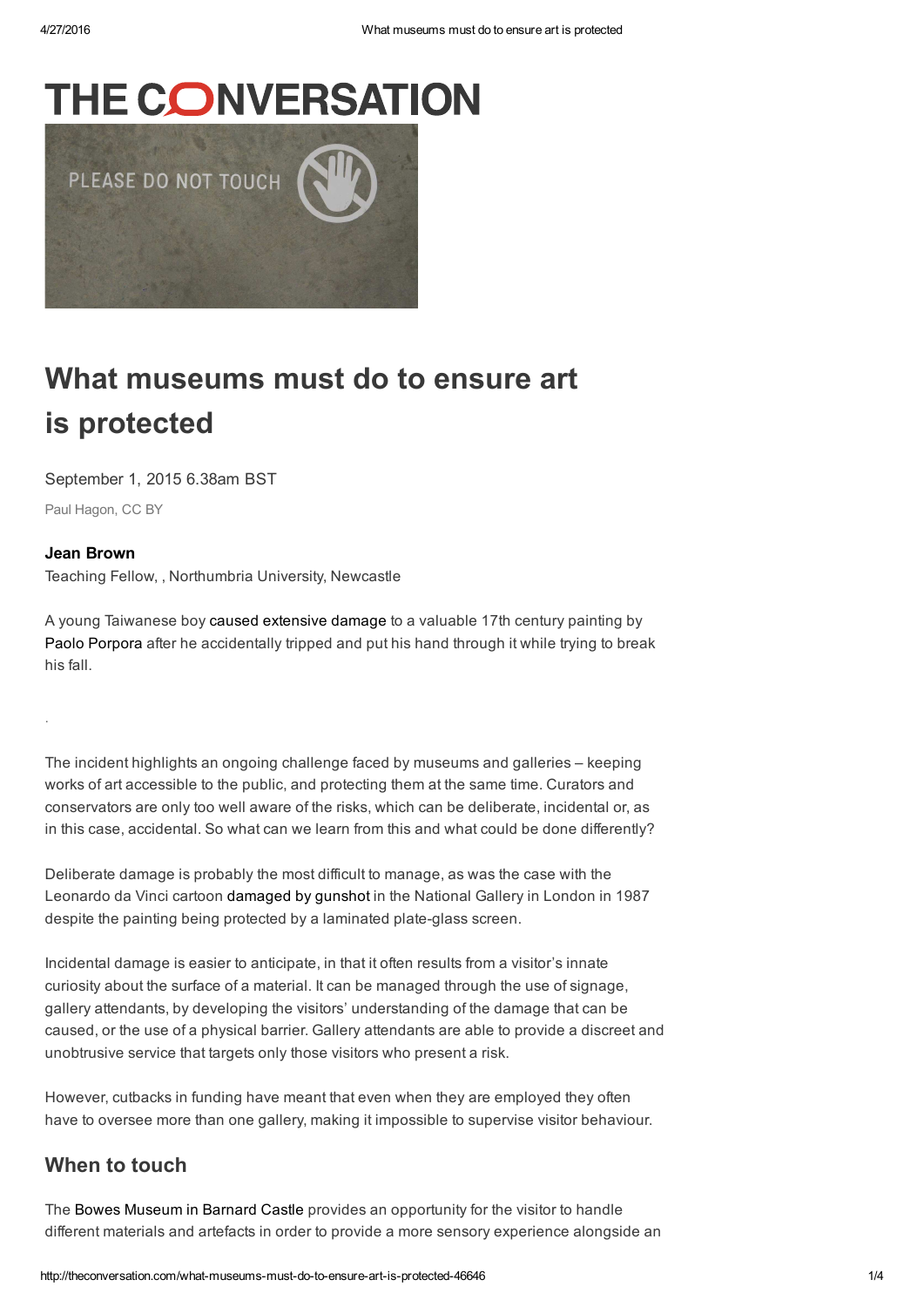#### 4/27/2016 What museums must do to ensure art is protected

understanding of their fragility. However not all visitors engage with the education centre and many who do quickly forget the lessons learned once in the galleries.

An additional confusion has been introduced through interactive contemporary artworks, such as [Carsten Höller's,](http://www.southbankcentre.co.uk/whatson/carsten-h%C3%B6ller-decision-91658?dt=2015-08-12) that encourage visitor engagement. It can be all too easy for the visitor to then assume that "up close and personal" is acceptable behaviour with all works of art.



Test Site, a helical slide by interactive installation artist Carsten Höller at the Tate Modern. [Davidonet/wiki](https://en.wikipedia.org/wiki/Carsten_H%C3%B6ller#/media/File:Carsten_holler_tate.jpg), CC BY-SA

Surface damage may not be immediately apparent or obvious but as thousands of future visitors follow the same instinctive urge to touch, it builds up cumulatively resulting in irreversible damage to the beautiful surface patina of materials such as bronze. Although the surface of a painting does not offer quite the same tactile allure, they too can suffer similar consequences.

I worked at the National Museum of Wales when it opened its new Centre Court in 1993. At the time it was determined to provide as much physical access to the artworks as possible, as a result there were no barriers in front of any of the paintings. Within a week the huge Michael Andrews painting – [The Cathedral, The Southern Faces/Uluru \(Ayers Rock\)](http://www.bbc.co.uk/arts/yourpaintings/paintings/the-cathedral-the-southern-facesuluru-ayers-rock) – had to be cordoned off as the result of the damage caused by the many visiting children who had trailed their curious fingers across its unprotected surface.

### Enough rope

Many museums would prefer not to use barriers simply because they spoil the look of a gallery. In the past some resorted to technology in the hope of managing the risk without disrupting the gallery aesthetics. Museums such as the [Stederlijk Museum](http://www.stedelijk.nl/en) in Amsterdam used alarms triggered by lasers to alert visitors to their proximity to a painting. It is perhaps not surprising that the trade-off between aesthetics and noise has not been taken up universally.

The use of rope barriers is commonplace but due to their flexibility, a visitor can still get quite close to a painting either deliberately or inadvertently. It would seem that it was in recognition of that particular risk that staff in Taipei decided to place a raised platform between the barrier and the painting as a reminder to the visitors should they get too close. It was unfortunate that it was this very platform that contributed to the incident.

My question is why this boy was wandering around apparently unsupervised in such an aimless fashion with little apparent spatial awareness and with what appears to be a drink in his hand. Had the contents of the drink also gone over the painting the damage would have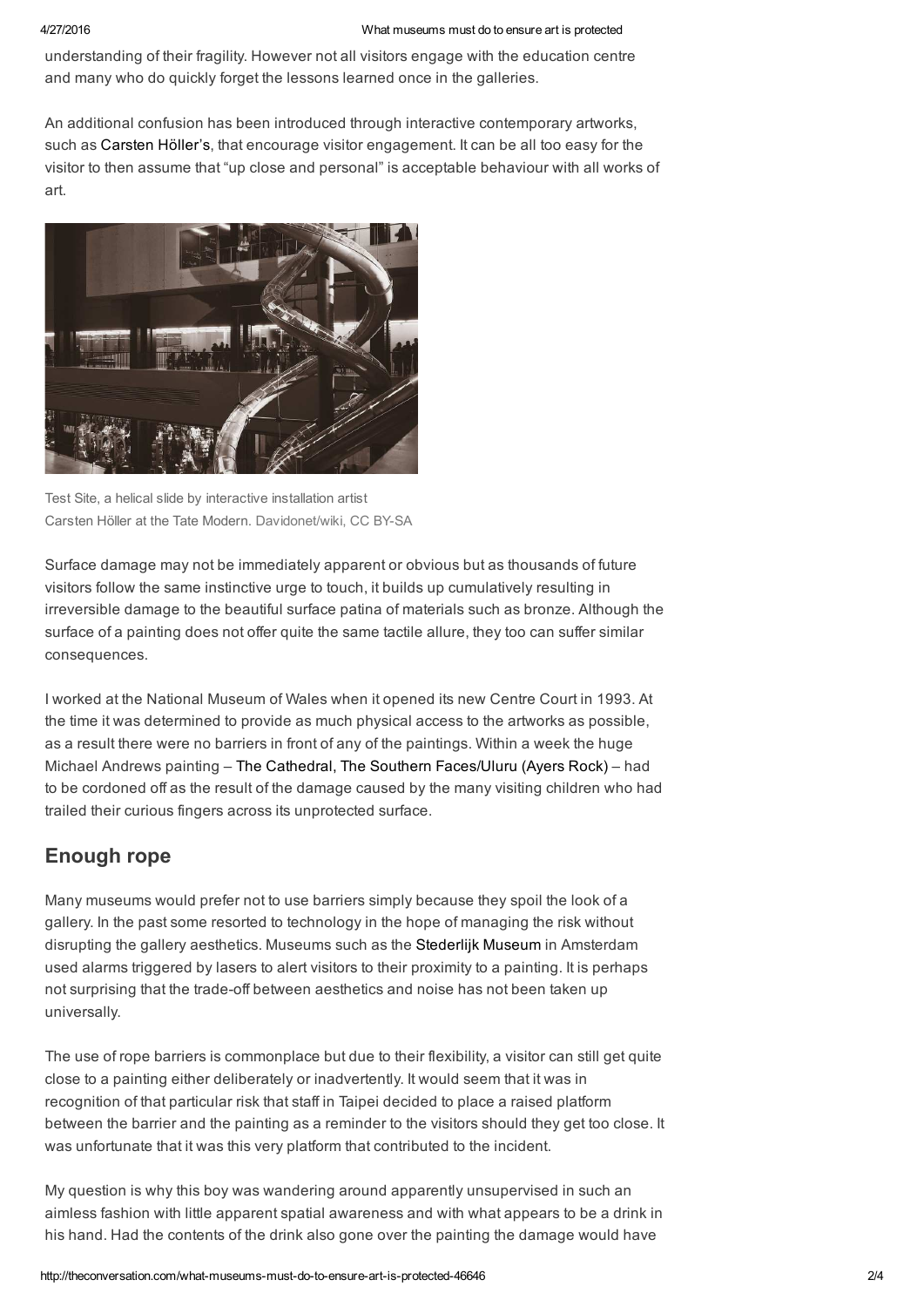been even greater.

### The kids are not all right

In 2014, art critic Ivan Hewett [suggested children be banned from galleries](http://www.telegraph.co.uk/culture/museums/10644502/Should-children-be-banned-from-museums.html) after a young girl was allowed to climb on a Donald Judd sculpture at the Tate Modern. Sociologist Tiffany Jenkins talks about [museums turning into playgrounds](http://www.ideastap.com/IdeasMag/all-articles/tiffany-jenkins-kids-museums-battle-of-ideas), and it is hard to disagree.

| <b>ArtTactic</b><br><b>ArtTactic</b><br>@ArtTactic |                                                                                                                                      | <b>Follow</b> |
|----------------------------------------------------|--------------------------------------------------------------------------------------------------------------------------------------|---------------|
| 5:02 PM - 28 Jan 2014                              | Wow! Parents let children play on Donald Judd wall sculpture<br>worth millions at @Tate ow.ly/2aLU97                                 |               |
|                                                    |                                                                                                                                      |               |
|                                                    |                                                                                                                                      |               |
|                                                    |                                                                                                                                      |               |
|                                                    | Parents Let Their Kid Crawl All Over \$3 Million Sculpture at M                                                                      |               |
| gawker.com                                         | On Sunday, a Brooklyn gallery owner snapped this photo of two<br>parents letting their toddler crawl all over a multi-million dollar |               |
| 3                                                  | 2                                                                                                                                    |               |

We have all been to museums, especially on rainy holidays, where children are allowed to charge around making a huge amount of noise with little or no interest in the collections other than as obstacles around which to play. This is always a disappointment on so many levels: first because the children are missing an invaluable opportunity to learn about themselves and the world in which they live, but also because their behaviour prevents everyone enjoying the collections that they have travelled to visit.

Many museums are complicit in this development as they focus on using their collections to entertain children rather than excite their curiosity in the hope of drawing in the visitor numbers that are essential to their funding and survival. Personally, I have no problem with children in museums for the right reasons and have never forgotten the huge blue whale and dinosaurs at the Natural History Museum that triggered a life-long love of natural history.

Perhaps the current problem is that fewer people seem to appreciate the value of proper behaviour or care about its impact on others. Maybe the incident in Taipei might have been